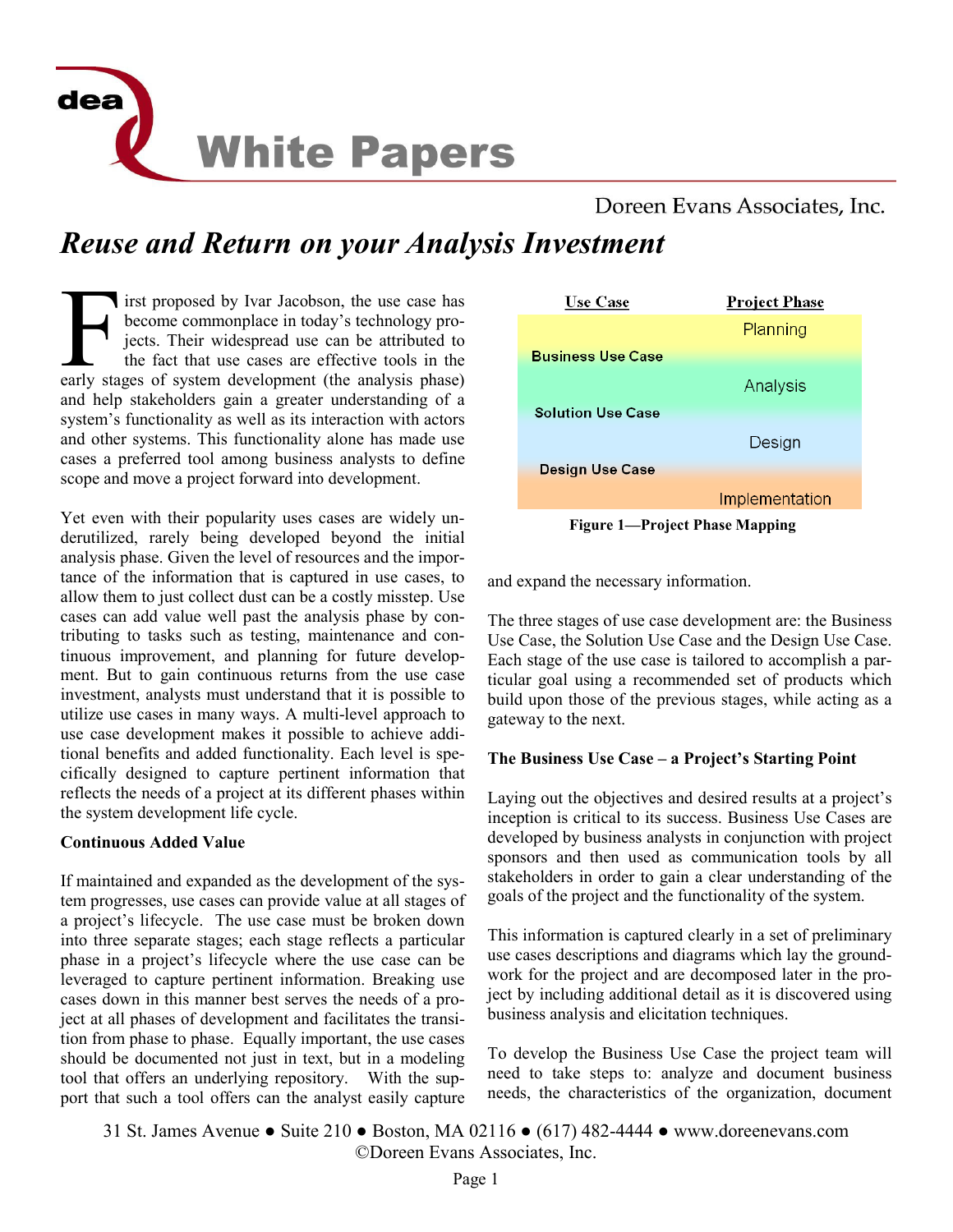



## the as-is state, develop a preliminary design of the ideal to-be state, and consider what impact these changes will have. To accomplish theses tasks, techniques such as business process modeling, business event review, and actor/ user identification are useful tools to flush out these critical aspects of the project. The final output for the business use case is a set of identified use cases and basic descriptions for each use case which will be detailed in later stages. To diagram the set of identified use cases, descriptions, actors and relationships, the Unified Modeling Language (UML) Use Case Diagram is recommended. Figure 2 provides an example Use Case Diagram which depicts the basic functions of logging a user into a system and

# Doreen Evans Associates, Inc.

#### **Description:**

With appropriate access, users will be able to login to the system and view a custom user home page.

**Figure 2— Business Use Case** 

would have a description of each use case stored in the modeling tool. Note that the use cases are grouped in a "Login" package. Upon completion, the Business Use Cases must be published for review by all stakeholders before it is used as a starting point for further development.

## **Solution Use Case** – **Discovering Details through Analysis**

Once objectives, functions and desired outcomes are documented a more detailed solution must begin to take shape. Starting from the business use case and the associated artifacts, the Solution Use Case further decomposes the to-be solution adding detailed information on the system, processes, technology, and stakeholder interaction. The end goal of the Solution Use Case is to have a total view of the system steps that can be used as a tool to identify functional and non-functional requirements and move towards development. This complete view of the solution is achieved by: documenting the desired scope, specifying actor and system tasks along with relationships, and developing an implementation plan.

To capture the detailed interaction between the system and



31 St. James Avenue ● Suite 210 ● Boston, MA 02116 ● (617) 482-4444 ● www.doreenevans.com ©Doreen Evans Associates, Inc.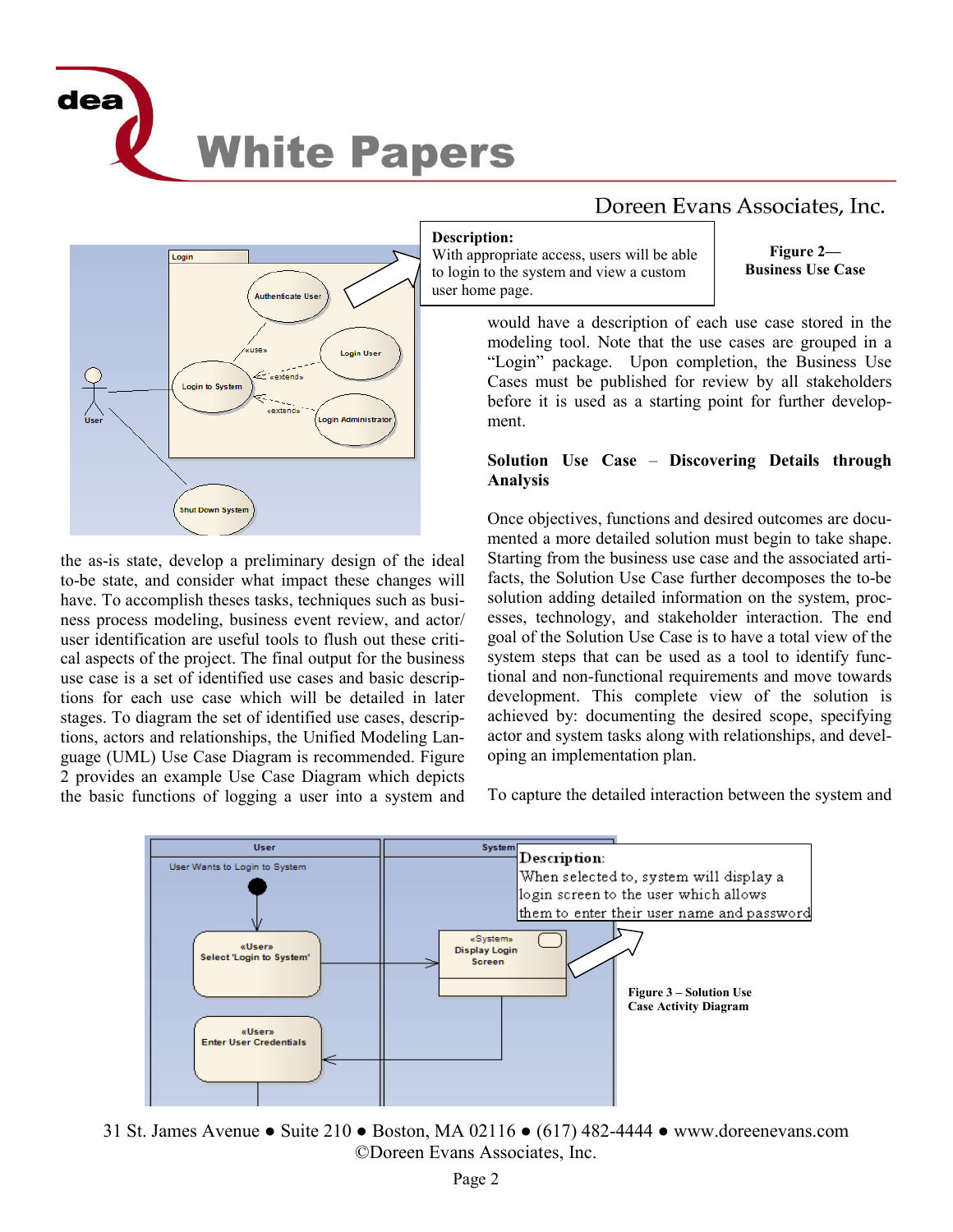

# Doreen Evans Associates, Inc.



**Figure 4—Design Use Case** 

actors the UML Activity Diagram (Figure 3), in conjunction with a requirements repository, is a useful tool to document the interworking of the proposed solution. In order to properly document and understand the proposed solution projects should look to a single tool which is capable of capturing multiple artifacts in a single repository. This one tool approach not only allows for cost savings, but also simplifies analysis and documentation efforts.

By using the UML Activity diagramming convention, analysts are able to include details such as pre/postconditions, alternate and exceptions flows, as well as initial/final states. In the example provided the login use case begins to be decomposed into steps documenting the desired solution as an activity diagram. We use Activity symbols for the steps the user will perform and Action symbols for the steps the system will perform. This choice allowed us to link pre-defined requirements to the system steps, a feature available in the Enterprise Architect modeling tool (see the Notes area below).

Once the material is complete, a second review of the Solution Use Cases must be held which includes all relevant stakeholders and serves as a detailed system functionality review. At this point in the lifecycle the design has achieved greater stability and we recommend that a management strategy for the use cases and their corresponding requirements be considered in order to manage versioning and change requests as the project progresses

and development begins.

# **Design Use Case** – **Depicting True System Design**

A paradigm shift from the traditional use case, the Design Use Case documents the true design of the system as it has taken shape during detailed requirement elicitation, data analysis, UI design, interface analysis and development. Leveraging the work done in the Solution Use Case, the Design Use Case serves to further decompose and finalizes functional and non-functional requirements of the system, includes a data design for the to-be which is associated to the system activities where that data is used, and can contain detailed development information such as user interface design.

To capture information required by the design use case, the previously developed activity diagrams are leveraged and expanded upon. As shown in Figure 4, the activity diagram contains added system design information including a screenshot, detailed requirements, and data elements. While not standard UML, these added features allow for a more complete documentation of the system as it has been delivered. Again, we used the Enterprise Architect modeling tool because it allowed us the ability to easily add the features we needed.

The value of the design use case is that it captures the true final design of the system. Once complete, this well documented final design is an indispensible resource which can

31 St. James Avenue ● Suite 210 ● Boston, MA 02116 ● (617) 482-4444 ● www.doreenevans.com ©Doreen Evans Associates, Inc.